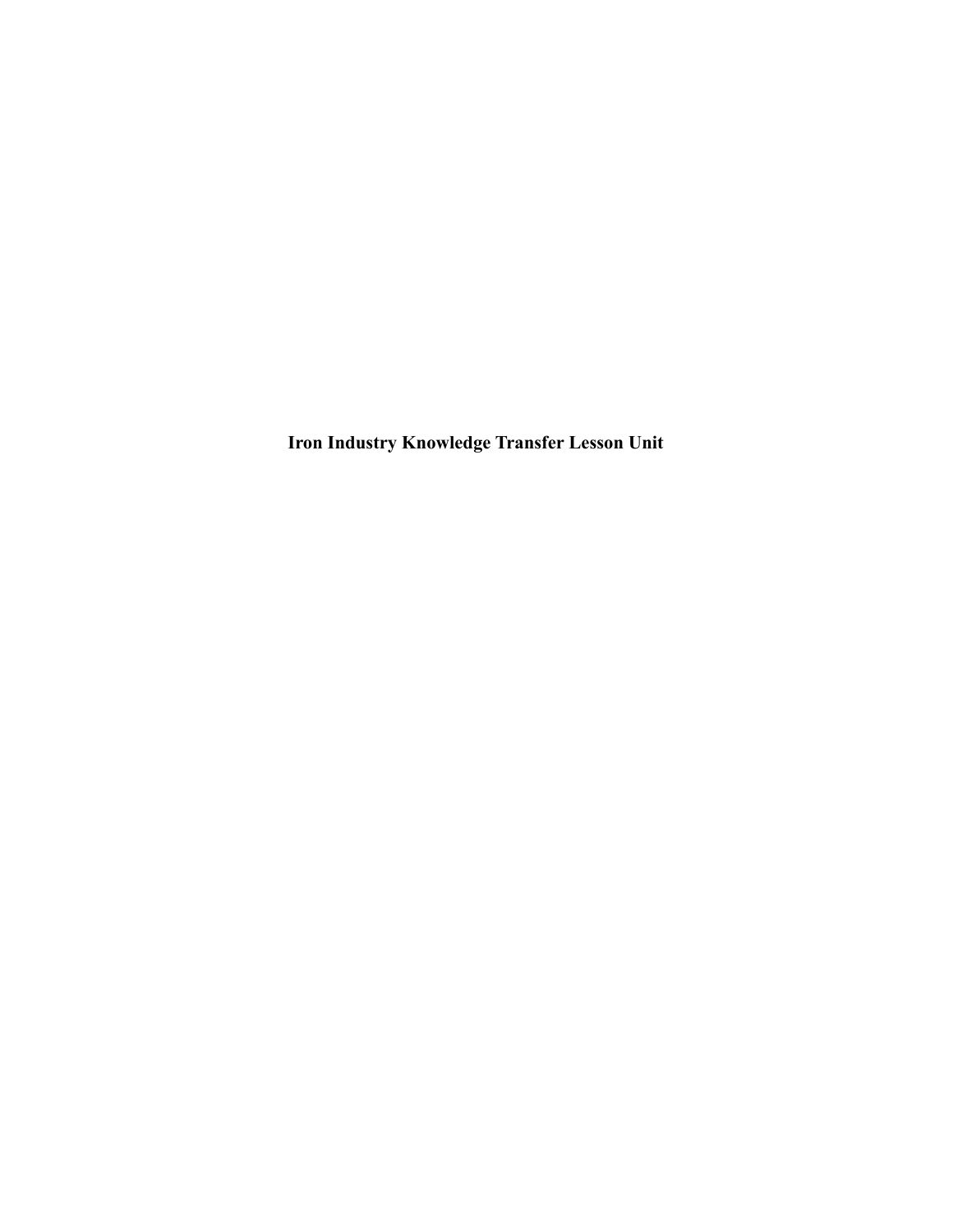# **UNIT (5 Lessons)**

| <b>SUBJECT: Social</b><br><b>Studies/Social Science</b>                                                                                                              | <b>GRADE LEVEL: 6th-8th</b>                                   | <b>BIG IDEAS:</b>                                                                                                                                                   |  |
|----------------------------------------------------------------------------------------------------------------------------------------------------------------------|---------------------------------------------------------------|---------------------------------------------------------------------------------------------------------------------------------------------------------------------|--|
|                                                                                                                                                                      |                                                               | The iron industry was<br>essential to late 18th and<br>early 19 <sup>th</sup> century life.                                                                         |  |
|                                                                                                                                                                      |                                                               | Industrial enslavement in<br>the late 18 <sup>th</sup> and 19 <sup>th</sup> century<br>involved the ironworking<br>skills and knowledge held<br>by enslaved people. |  |
|                                                                                                                                                                      | <b>COMMON CORE HISTORY/SOCIAL STUDIES LEARNING STANDARDS:</b> |                                                                                                                                                                     |  |
| http://www.corestandards.org/ELA-Literacy/RH/6-8/                                                                                                                    |                                                               |                                                                                                                                                                     |  |
|                                                                                                                                                                      |                                                               |                                                                                                                                                                     |  |
| CCSS.ELA-Literacy.RH.6-8.2                                                                                                                                           |                                                               |                                                                                                                                                                     |  |
| Determine the central ideas or information of a primary or secondary source; provide<br>an accurate summary of the source distinct from prior knowledge or opinions. |                                                               |                                                                                                                                                                     |  |
| CCSS.ELA-Literacy.RH.6-8.4                                                                                                                                           |                                                               |                                                                                                                                                                     |  |
| Determine the meaning of words and phrases as they are used in a text, including<br>vocabulary specific to domains related to history/social studies.                |                                                               |                                                                                                                                                                     |  |
| CCSS.ELA-Literacy.RH.6-8.10                                                                                                                                          |                                                               |                                                                                                                                                                     |  |
| By the end of grade 8, read and comprehend history/social studies texts in the grades<br>6-8 text complexity band independently and proficiently.                    |                                                               |                                                                                                                                                                     |  |
|                                                                                                                                                                      |                                                               |                                                                                                                                                                     |  |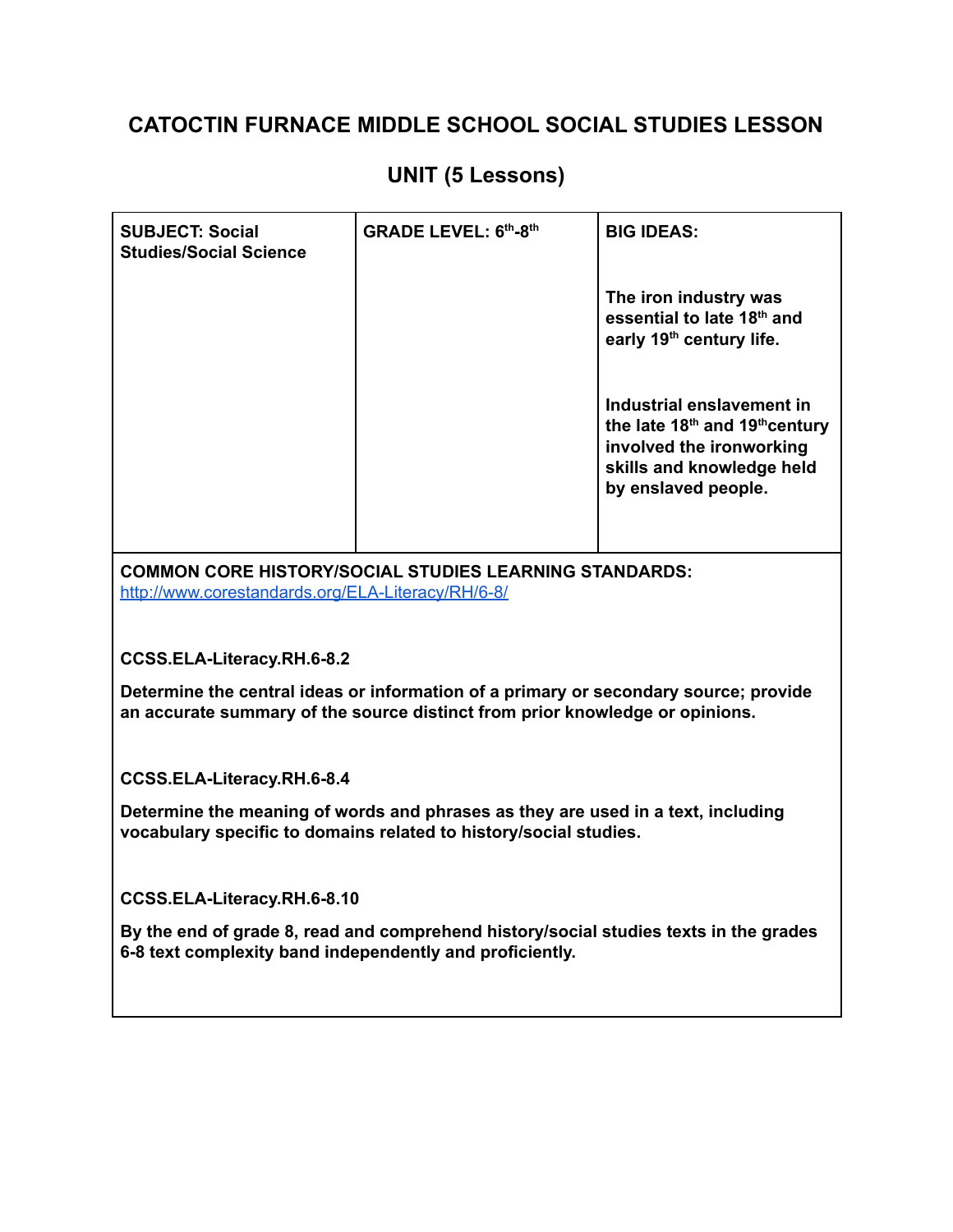**VOCABULARY:**

**- Ironworking - The creation of all things iron**

**- Pig Iron - Iron bars known as "pigs" were convenient for transporting to market and could be cast into products at a foundry or refined into wrought iron at a refinery forge**

**- Moravian Brethren - A church missionary group that settled near Catoctin Furnace. Moravian missionaries had many interactions with the enslaved workers**

**-Industrial enslavement - American slavery within factories and other item-producing businesses. Contrast with agricultural enslavement (picking cotton in fields, for example)**

**-Overwork - A system where an enslaved person can put in overtime or produce extra, so that they can get paid or receive store credit**

**-Collier - Someone who makes charcoal**

**PRIOR KNOWLEDGE**

**-A basic framework of when the American Revolution occurred**

**-Who the primary combatants were (Colonists and British)**

**-Which general region in which the war was fought (East coast states)**

**-Rough geography of the 13 original colonies**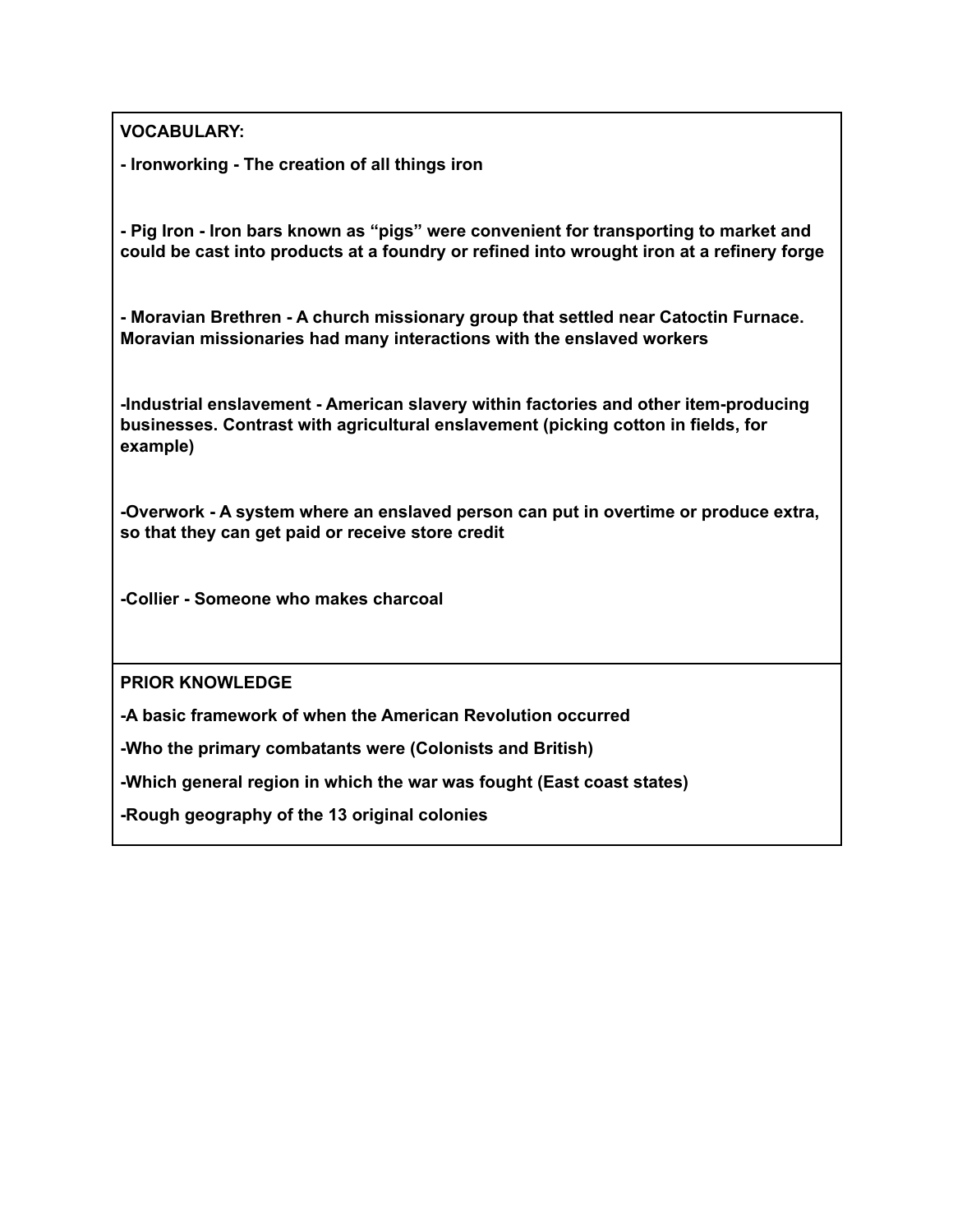**ONE**

**LEARNING OBJECTIVES:**

**Students will be able to:**

● **Analyze how resource availability impacted the Revolutionary War**

**REQUIRED MATERIALS:**

**Projector and Smartboard/whiteboard, YouTube videos, (optional) posterboard, Google Maps, Catoctin Furnace website, American Revolution Institute website**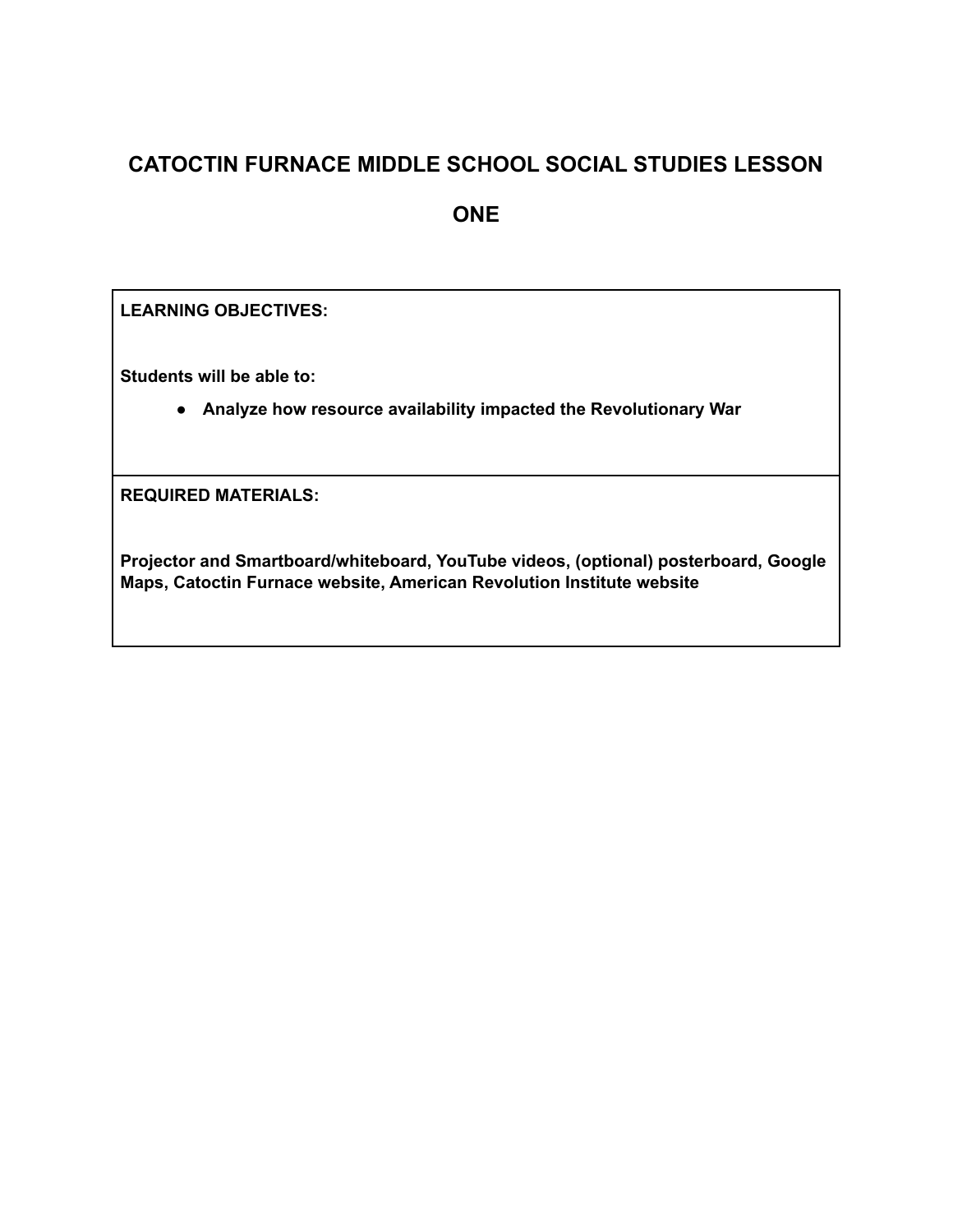#### **ACTIVITIES:**

**Opening Activity – On loose-leaf paper or in journals, students write 3 facts about the Revolutionary War.**

**Students share the facts they have brainstormed. Record all of the facts on a whiteboard or poster board.**

*Discussion Question: "Who won the Revolutionary War? [Students answer. Desired answer is "America" did, or some variation]"*

*Discussion Question: "How was "America" able to win the war? What would give one side the upper hand in a war? [Students answer. Desired answer is "weapons and ammunition."]*

**Watch the video of Revolutionary War Weapons (American Battlefield Trust)**

<https://www.youtube.com/watch?v=stzdYrfbUnw>

**Discussion Question: "How would the Americans get the artillery they used? The ammunition?"**

**Worksheet questions (answer in pairs):**

**On the Catoctin Furnace Historical Society page:** <https://catoctinfurnace.org/history/>

**1. Where is Catoctin Furnace? What is the nearest town?**

**2. How did Catoctin Furnace contribute to the Revolutionary War?**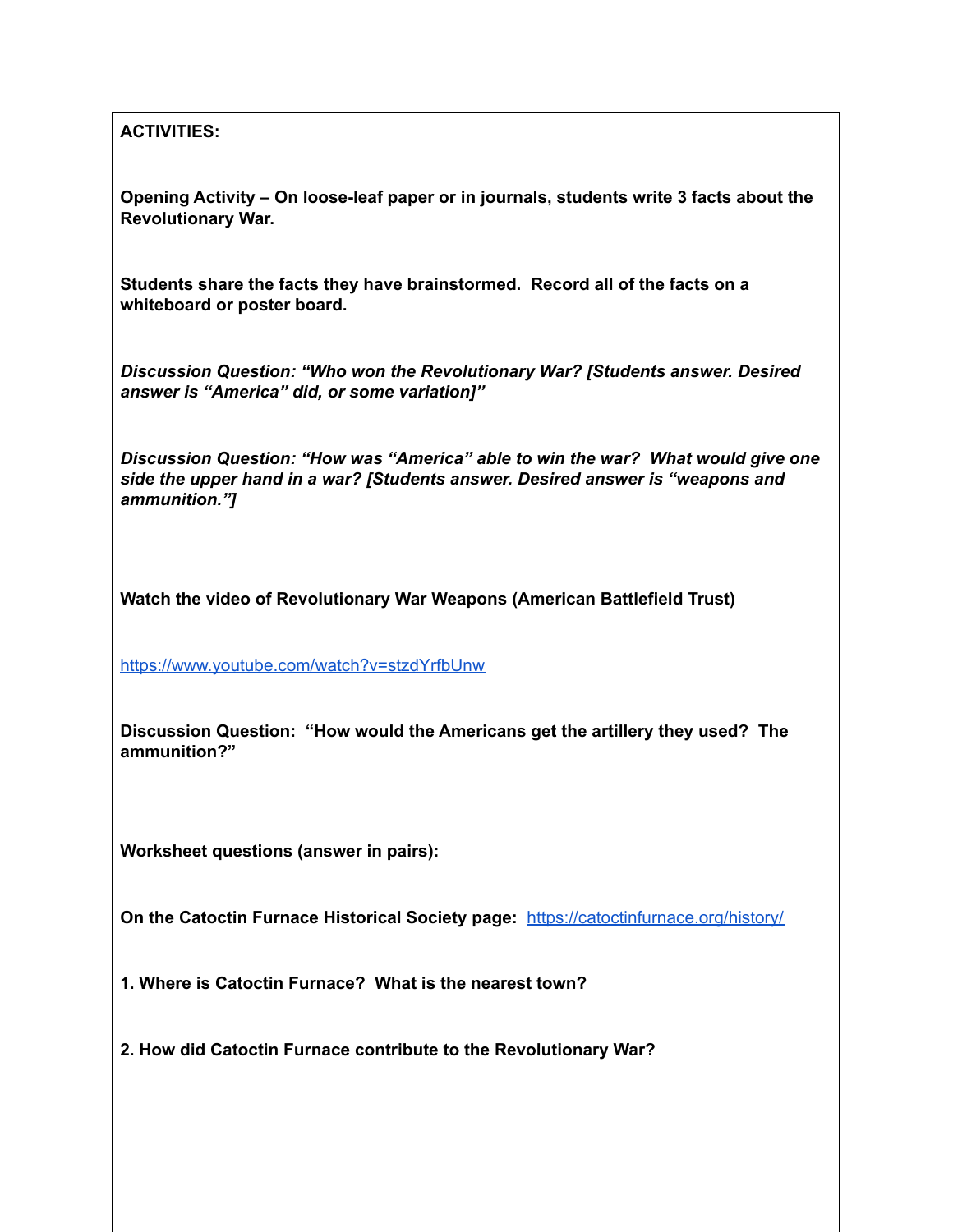**In pairs, use Google Maps/Google Earth to answer the following questions:**

**1. How far (in miles) is Catoctin Furnace from the nearest "large" city (Baltimore, Maryland)?**

**2. Select 3 sites from this list:** <https://www.americanrevolutioninstitute.org/visit-a-battlefield/ten-great/>

**Then, use Google Maps to find the distance in miles between Catoctin Furnace and the three sites you chose.**

**3. Which battle location do you think would be the most likely to have used iron products from Catoctin Furnace? Explain your reasoning.**

**Closing:**

**Discuss Google Maps, finding and reasoning regarding the purchase of Catoctin Furnace iron products.**

# **CATOCTIN FURNACE MIDDLE SCHOOL SOCIAL STUDIES LESSON**

#### **TWO**

**LEARNING OBJECTIVES:**

**Students will be able to:**

● **Examine the iron-making process in the context of 18th-19th century U.S. industry**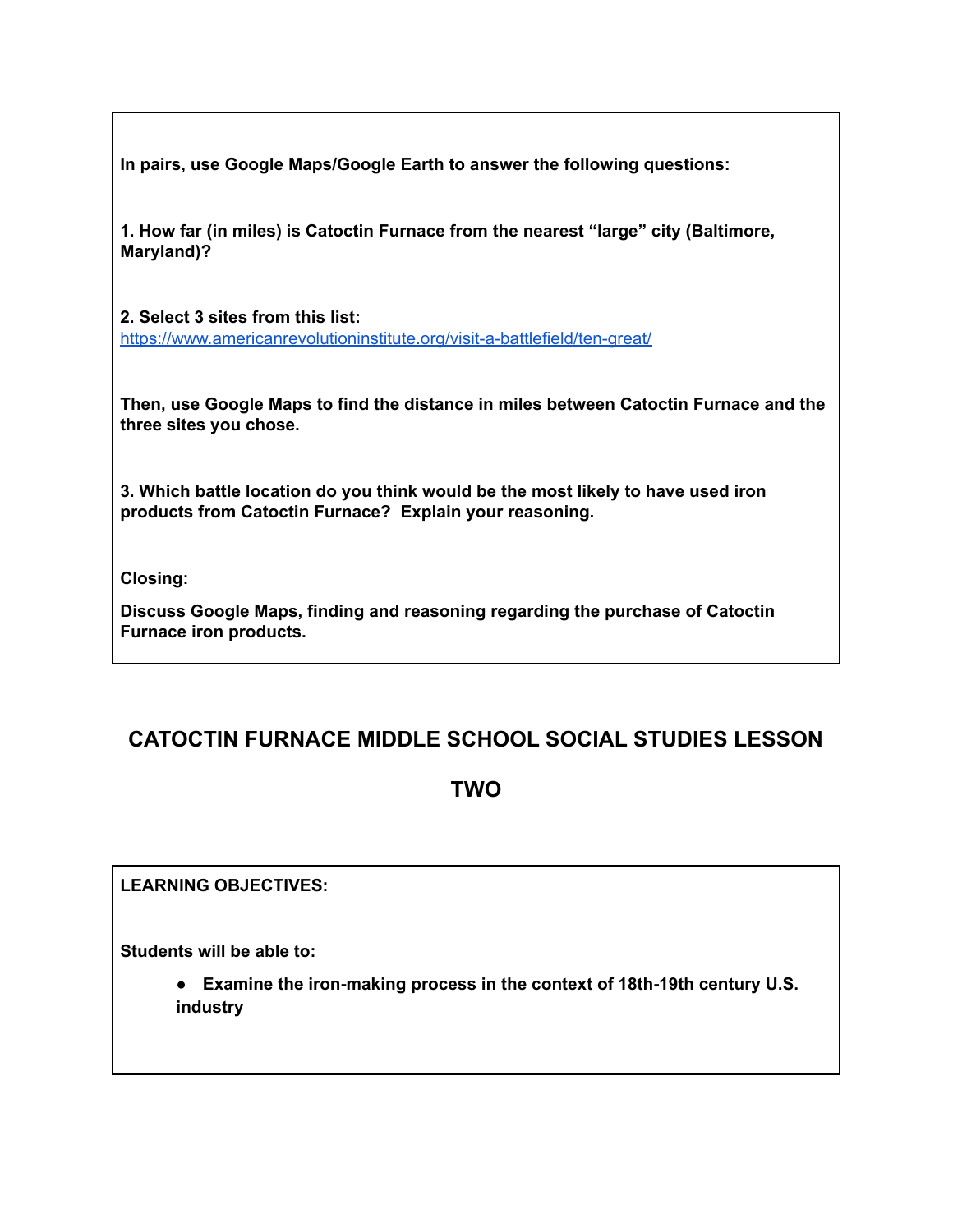**REQUIRED MATERIALS:**

**Projector and Smartboard/whiteboard, YouTube videos, (optional) poster board, Catoctin Furnace website**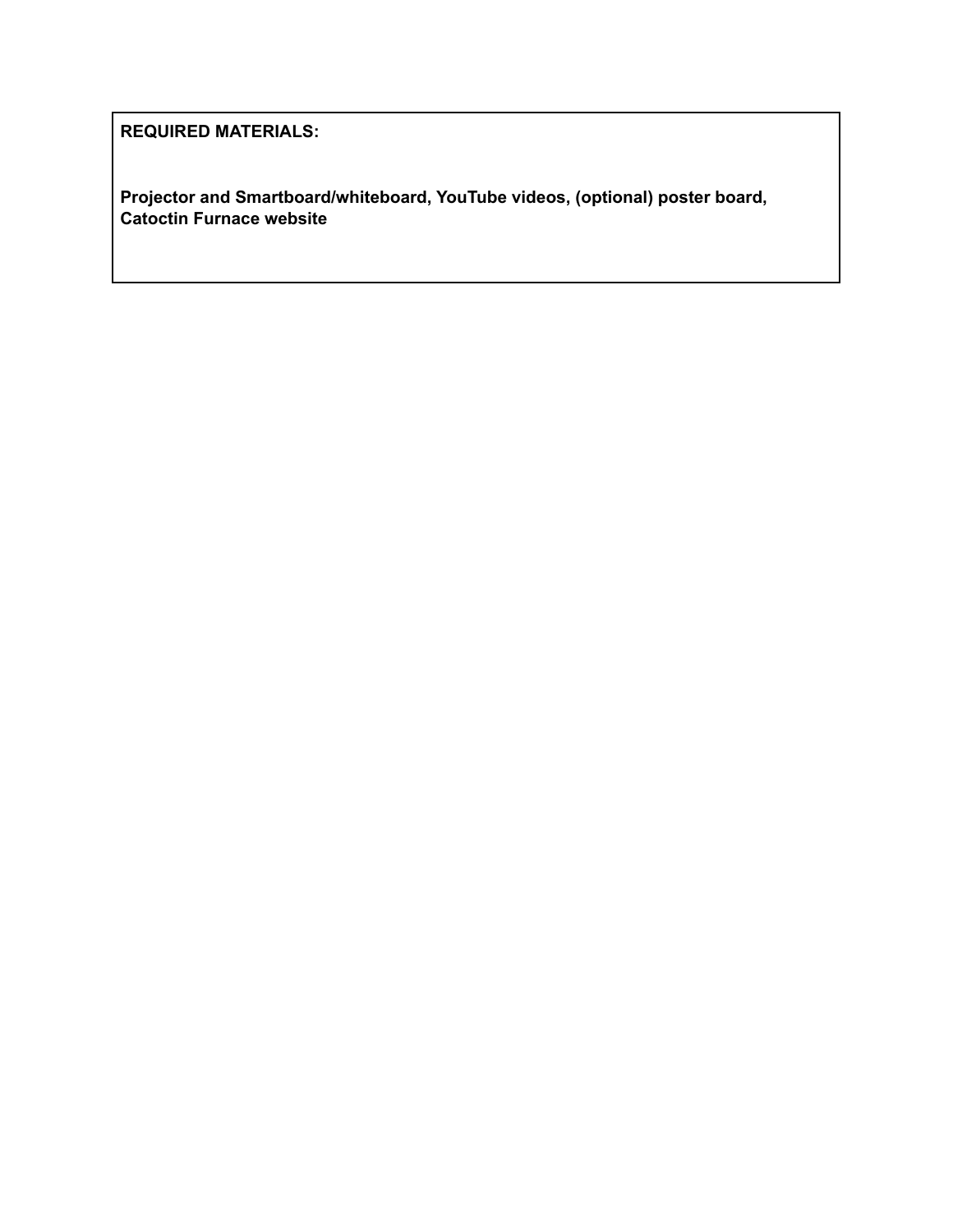**ACTIVITIES:**

**Opening Activity - Students brainstorm in journal or on loose-leaf paper 3 things in their daily life that are made of iron or metal. How do you use these items?**

**Discuss opening responses briefly, using a randomizer (for the whole group) or Think-Pair-Share (for pairs/small groups -**

<https://www.readingrockets.org/strategies/think-pair-share>**). Record responses on the whiteboard or poster board.**

**Discussion Question: "How were these items created? Where do the materials come from?"**

**Iron making in the 18th and early 19th century was a complicated process. Charcoal needed to be created nearby, in order to make the iron. Hopewell Furnace in Pennsylvania, is located about a 2-hour drive (120 miles, roughly) from Catoctin Furnace in Maryland.**

**Show the video of charcoal making at Hopewell Furnace. As students watch the video, they will write down on loose-leaf paper/journal "2 things they notice and 1 thing they wonder about" from the video.**

<https://www.youtube.com/watch?v=wtIr0FI4vbo>

**At the conclusion of the Hopewell Furnace Charcoal video, ask a few students to share what they noticed/wondered (alternatively, students can Think-Pair-Share what they noticed/wondered).**

**Follow up with the Iron Casting at Hopewell Furnace video, again writing down 1 thing they notice and 1 thing they wonder.**

**Iron Casting at Hopewell Furnace -**

<https://www.youtube.com/watch?v=TJMZwYVOgZA>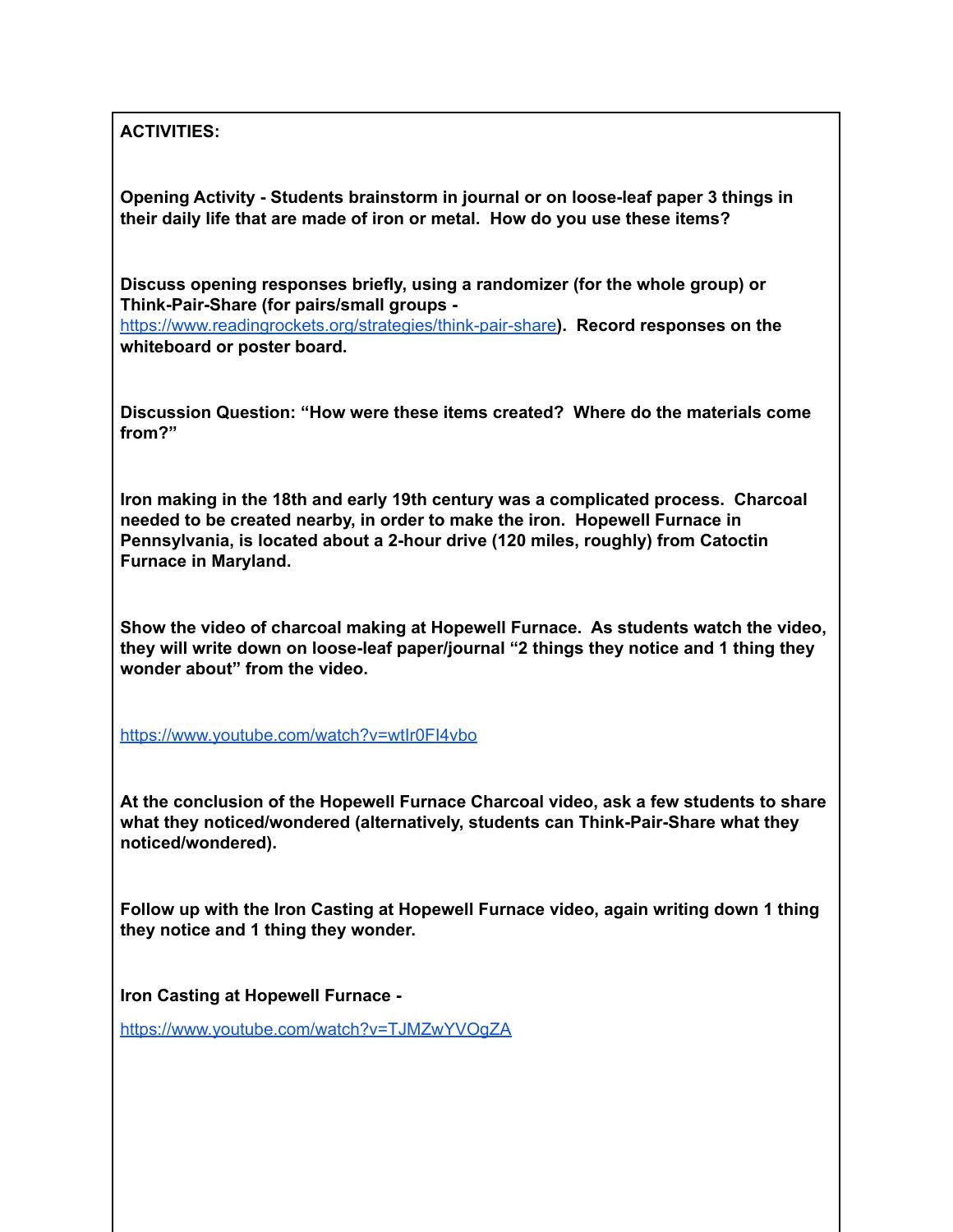**Discuss the I Notice/I Wonder responses.**

**Discussion Question: Where do you think the best geographic locations for iron production might be? Based on what we've seen from the videos and read on the websites, what natural resources should be nearby?**

**Mini-Webquest: Find all the answers on the Catoctin Furnace Historical Society website**

<https://catoctinfurnace.org/history/>

**Who… was involved in the ironworking process at Catoctin Furnace?**

**What… was it like for the people creating the iron, in your opinion?**

**Where… was the closest town to Catoctin Furnace?**

**When… was this type of ironworking taking place?**

**Why… were people of African descent used as ironworks laborers, in your opinion?**

**Closing:**

**Discuss responses. Students should answer on loose leaf/journal paper: How was the iron-making process dependent on the natural resources of the Catoctin Mountain region? Would I (the student) be able to cut it as an ironworker? Provide 2 pieces of evidence to support their opinions.**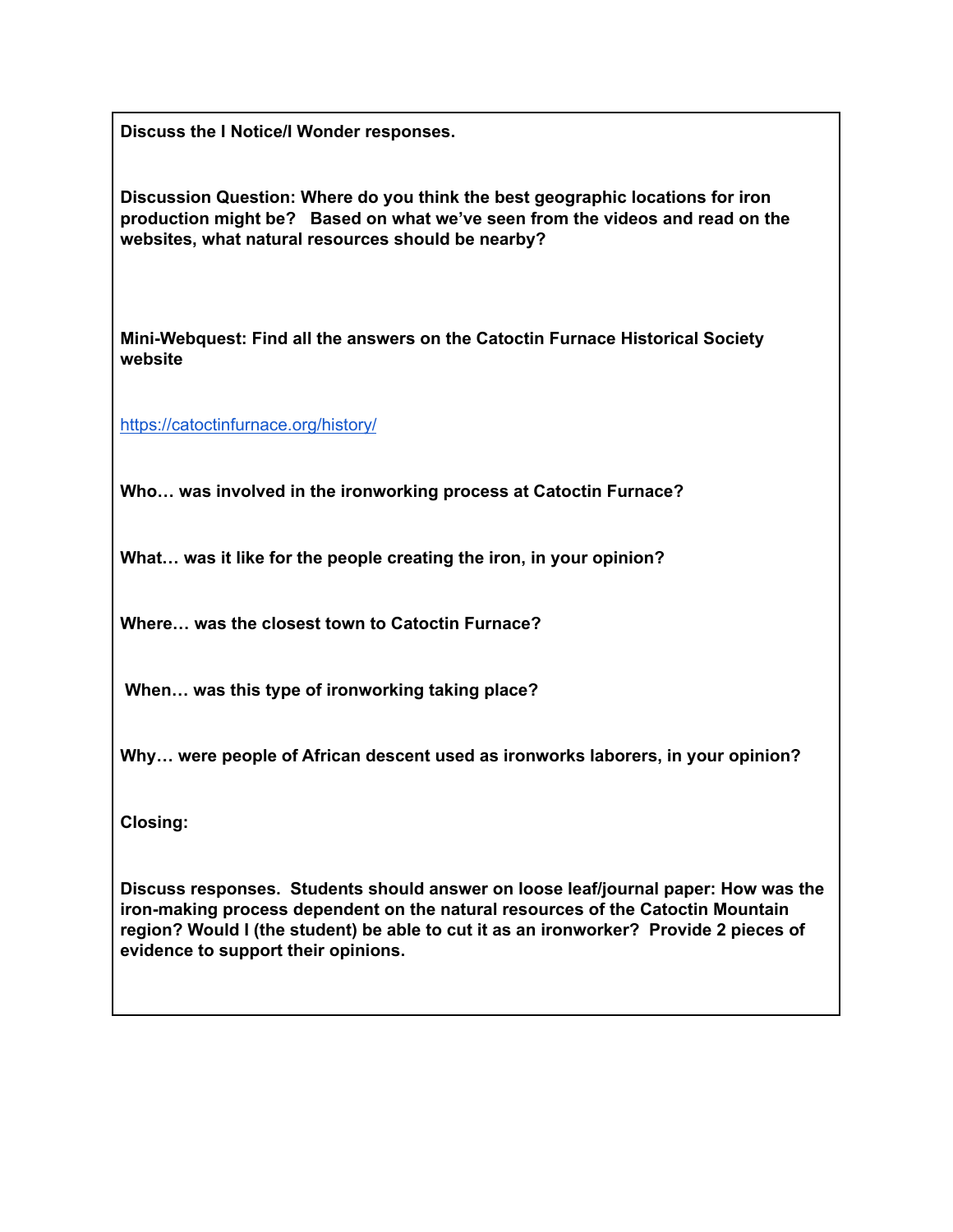#### **THREE**

**LEARNING OBJECTIVES:**

**Students will be able to:**

- **Investigate the process of 19th century industrialized enslavement**
- **Characterize how skills and technology were brought from Africa by enslaved populations**

**REQUIRED MATERIALS:**

**Projector and Smartboard/whiteboard, YouTube videos, (optional) posterboard, Catoctin Furnace website, KWL Chart (can be quickly drawn on loose-leaf paper also)**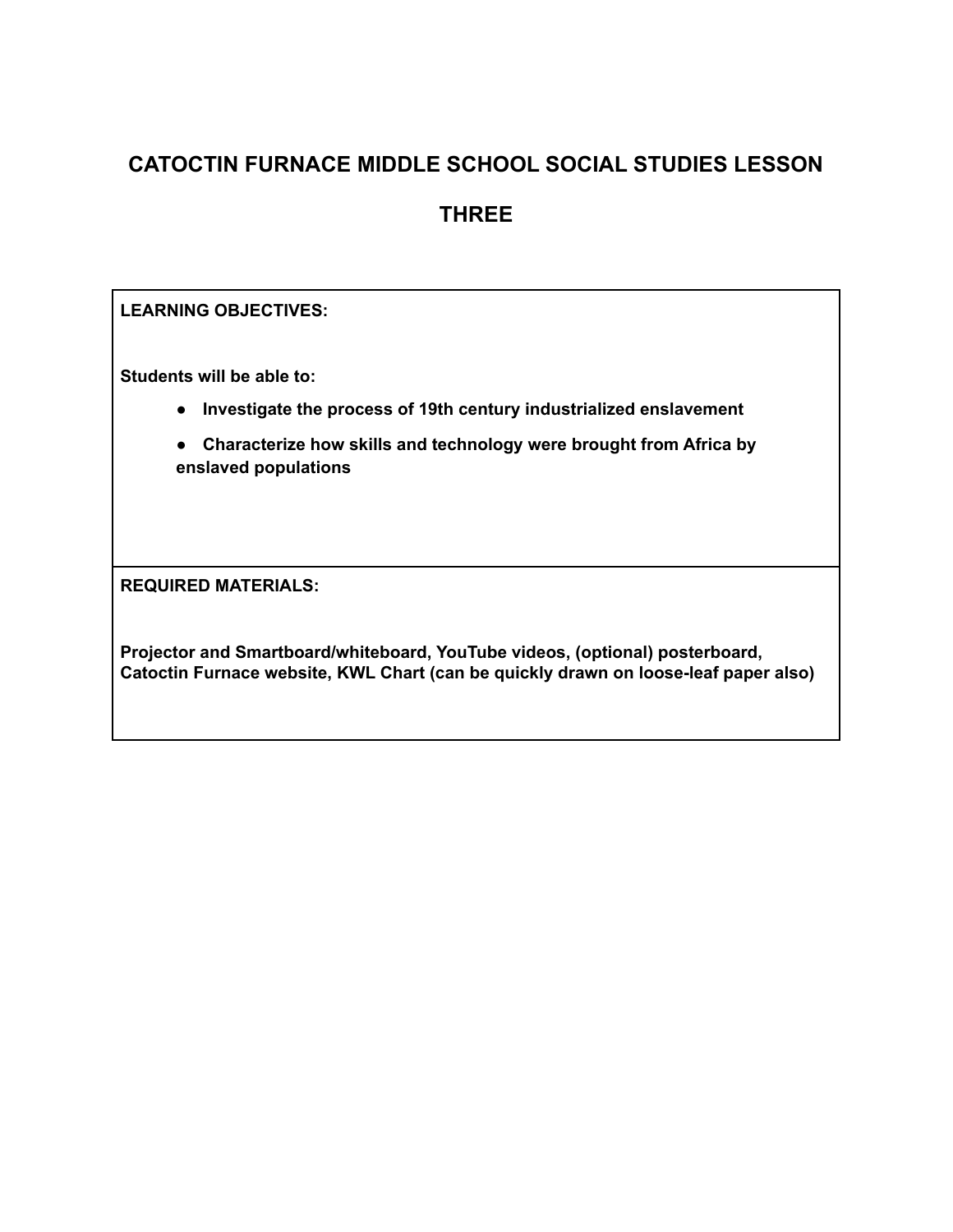**ACTIVITIES:**

**Opening Activity**

**KWL (What I Know, what I Want to know, and what I Learned) of US Slavery**

<https://www.readwritethink.org/classroom-resources/printouts/chart-0>

**Think-pair-share the KW of the KWL organizer or entire class discuss the KW of the KWL.**

**Discussion Question: What types of work did enslaved persons do in America?** [s1] **What were their "jobs?"**

**Show images of enslaved working in the fields.**

<https://www.loc.gov/item/2012648060/>

<https://www.loc.gov/item/2002698525/>

**Discussion Question: Besides the fields, what other kinds of work did the enslaved do? (Ironworking, mining, blacksmithing, crafting, etc.)**

**Partner read Industrial Slavery - The Baltimore Iron Works article (**[mountclare.org/history/slave\\_industrialworks.html](http://mountclare.org/history/slave_industrialworks.html)**). Complete graphic organizer:**

**How did many iron works begin using enslaved people?**

**What types of skills did the enslaved people have?**

**What is "overworking?" How would "overworking" benefit the enslaved persons?**

**Make a Venn-Diagram comparing the experiences of enslaved workers in agricultural jobs versus industrial jobs. In what ways would they be similar and in what ways would they be different? Use examples such as working in tobacco fields or working at an iron furnace. Explain your thinking.**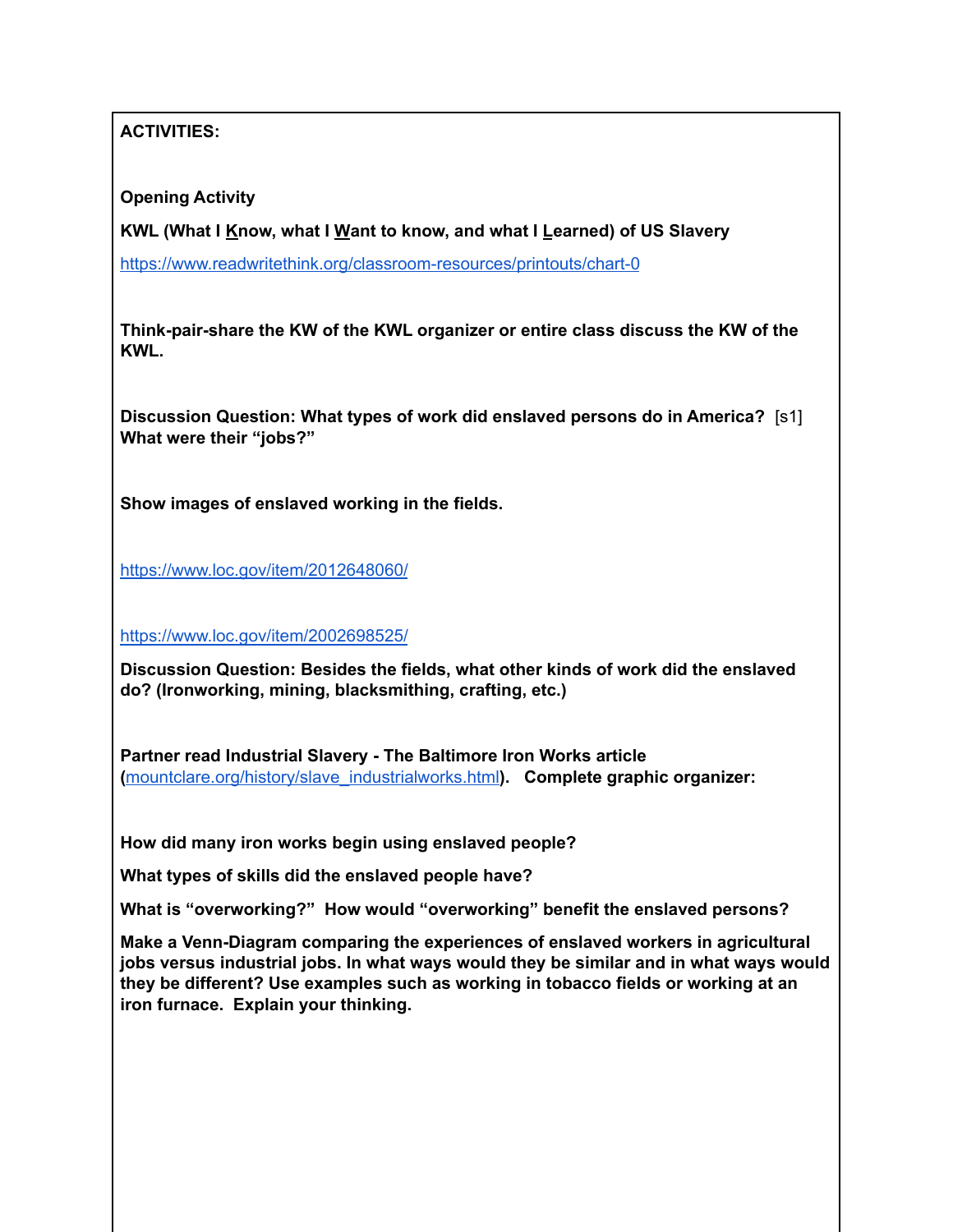| Have about 3 students share out their "best skills." How did you learn these skills?                                                                    |
|---------------------------------------------------------------------------------------------------------------------------------------------------------|
| Watch Ironworking Henry Louis Gates video (3 min)                                                                                                       |
| https://www.youtube.com/watch?v=xAy-D2hYSN4                                                                                                             |
| In journals/loose-leaf, students write down their answers to the following questions.<br>How would ironworking skill be useful in the American society? |
| How did Africans learn the ironworking skills?                                                                                                          |
|                                                                                                                                                         |
| Closing -                                                                                                                                               |
| Complete the L from the KWL chart. What have you Learned about enslavement in the<br>United States through this lesson?                                 |
|                                                                                                                                                         |
|                                                                                                                                                         |
|                                                                                                                                                         |

**FOUR**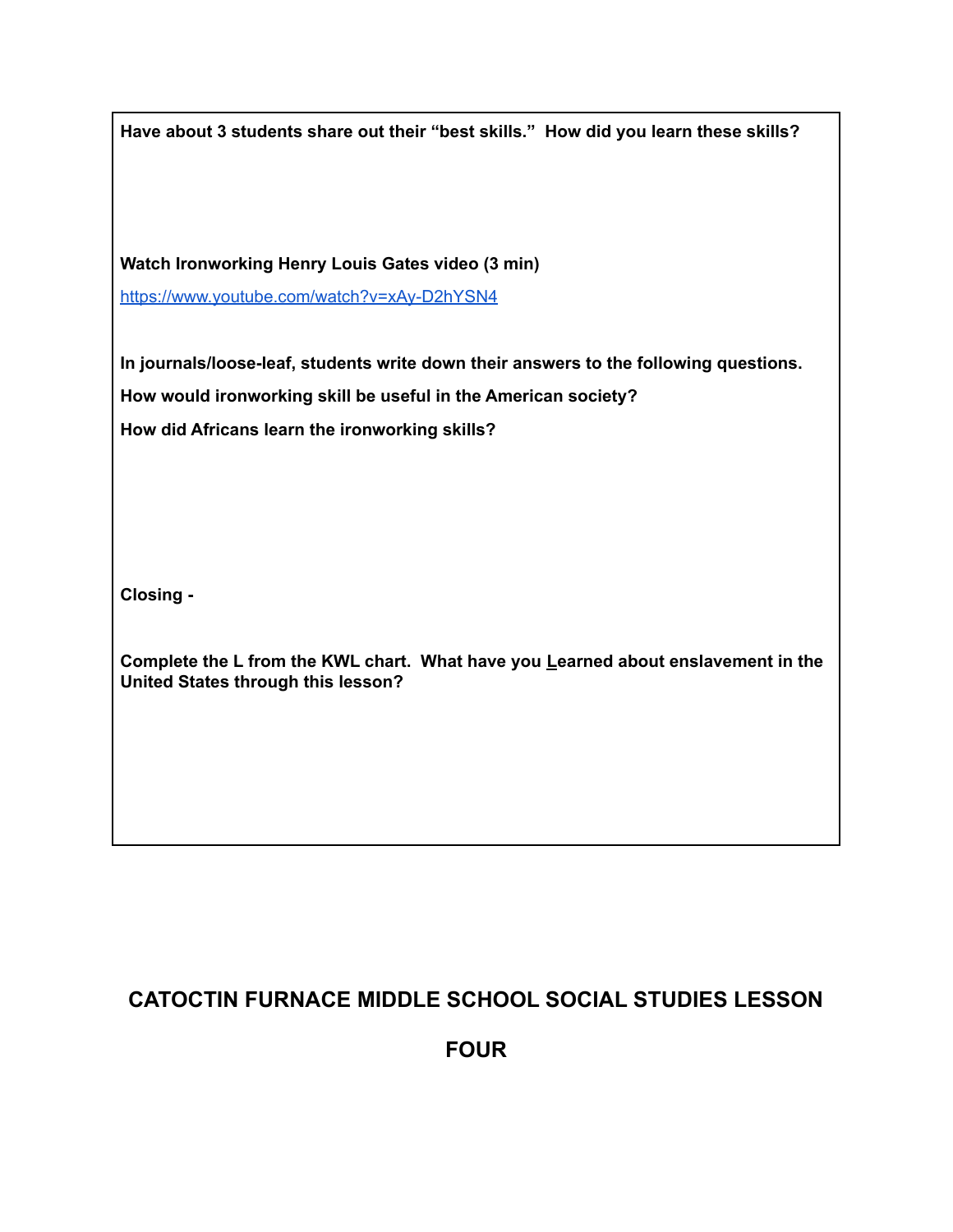#### **LEARNING OBJECTIVES:**

**Students will be able to:**

● Evaluate the effects of 19th century industrialized enslavement on the enslaved

**REQUIRED MATERIALS: Projector and Smartboard/whiteboard, YouTube videos, (optional) posterboard, Catoctin Furnace website, name randomizer, runaway advertisements**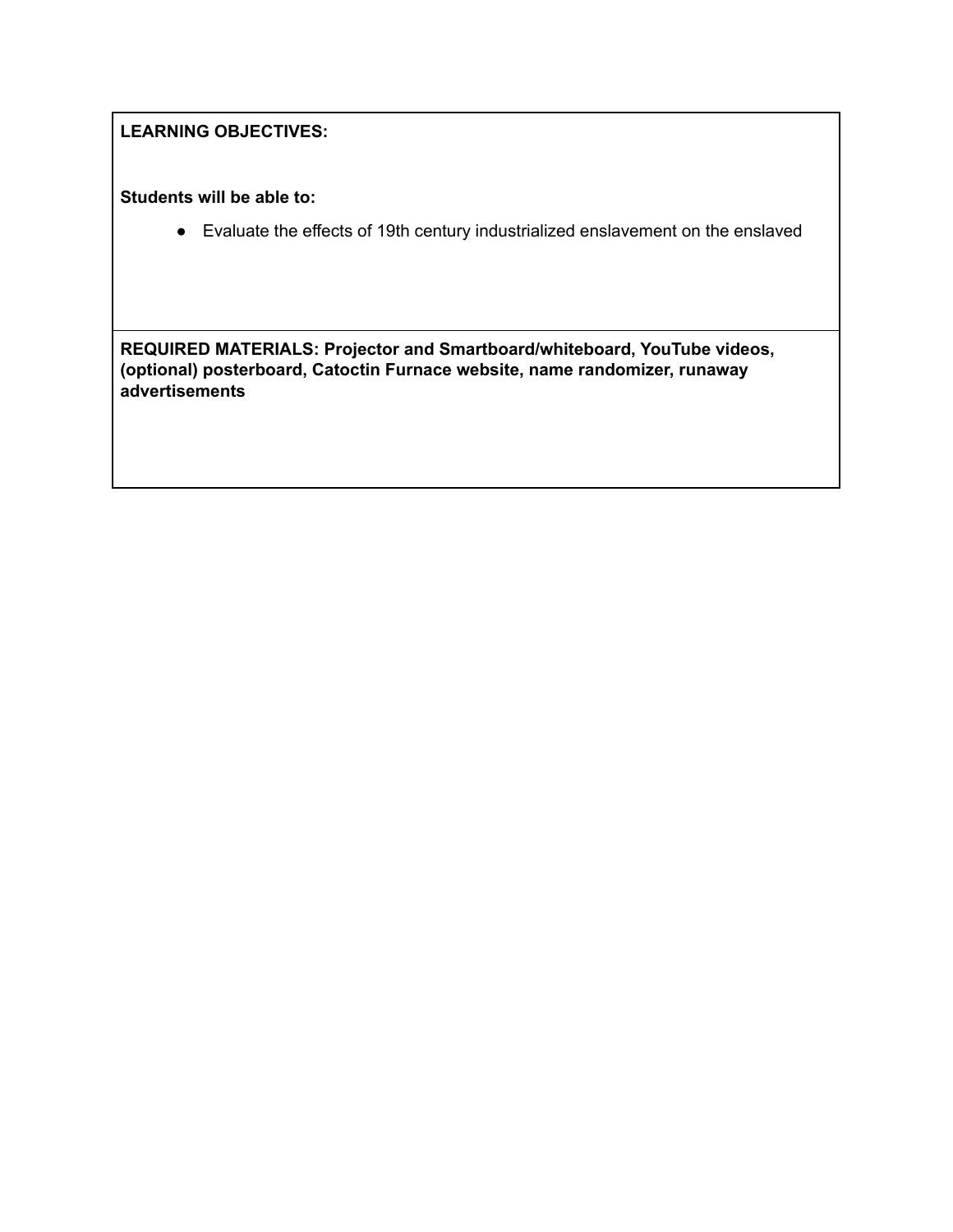| <b>ACTIVITIES:</b>                                                                                                                                                                                                                            |
|-----------------------------------------------------------------------------------------------------------------------------------------------------------------------------------------------------------------------------------------------|
| <b>Opening Activity</b>                                                                                                                                                                                                                       |
| Quickwrite your opinion:                                                                                                                                                                                                                      |
| What effect did the jobs of the enslaved have on their bodies? Would there be<br>differences between the effects of working in tobacco or rice fields, or working at an<br>iron furnace? Explain your thinking. (Use for reviewing Lesson 3.) |
| Discuss opening responses briefly, using a randomizer (for whole group) or<br>Think-Pair-Share (for pairs/small groups -<br>https://www.readingrockets.org/strategies/think-pair-share).                                                      |
| On TV and in movies, we usually see slaves working in a cotton field, growing a crop.<br>But not every enslaved person lived that sort of life.                                                                                               |
| We are going to look at what industrial slavery was like at an iron furnace.                                                                                                                                                                  |
| Catoctin's African American Legacy: The Iron Furnace   National Park Service                                                                                                                                                                  |
| https://www.nps.gov/cato/learn/photosmultimedia/iron-furnace-video.htm                                                                                                                                                                        |
| As you watch the video, journal your answers to the following question:                                                                                                                                                                       |
| Based on the video, what was industrial slavery like at an iron furnace?                                                                                                                                                                      |
| Discuss journal answers.                                                                                                                                                                                                                      |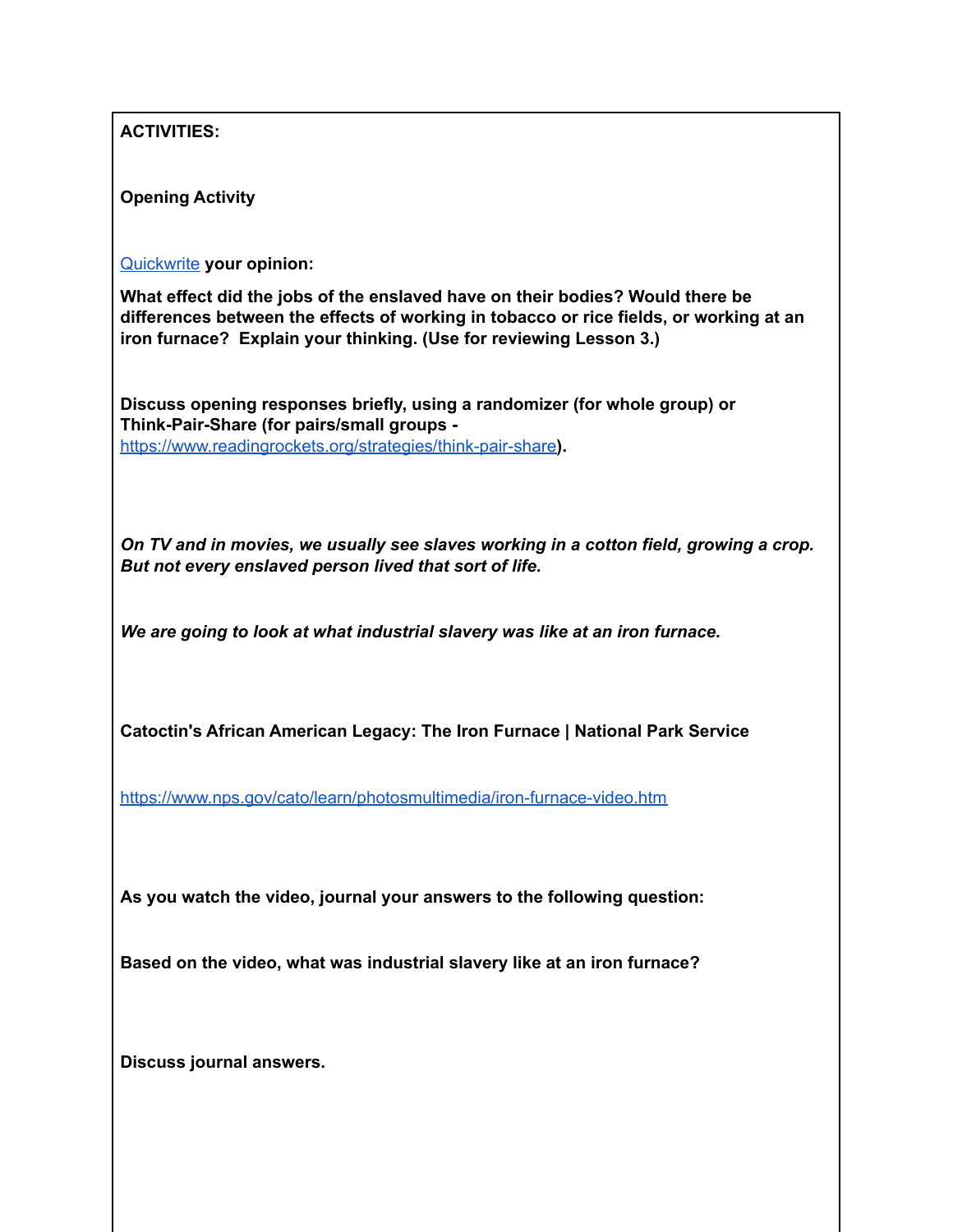*In your opinion, what would be benefits for owning slaves at an ironworks? What would any drawbacks be?*

**Distribute a copy of the Runaway Slave Advertisement, or display on a Smartboard.**

**Column 4 - Runaway Slave Advertisement <https://catoctinfurnace.org/freedom-seeker-ads/>**

*What do you notice about this advertisement? (Think-Pair-Share or whole class discuss)*

*Why do you think the slaveholder(s) placed this advertisement?*

**Read the article. Then answer the worksheet questions.**

[https://masarcheology.org/news/historical-society-unveils-facial-reconstructions-of-african-am](https://masarcheology.org/news/historical-society-unveils-facial-reconstructions-of-african-americans-once-enslaved-in-thurmont/) [ericans-once-enslaved-in-thurmont/](https://masarcheology.org/news/historical-society-unveils-facial-reconstructions-of-african-americans-once-enslaved-in-thurmont/)

**How was the African-American cemetery rediscovered?**

**What were the bones and skeletons able to tell us about the experiences of the enslaved workers?**

**Why do you think the Catoctin Furnace makes a point that it's important to say the names of the Catoctin workers?**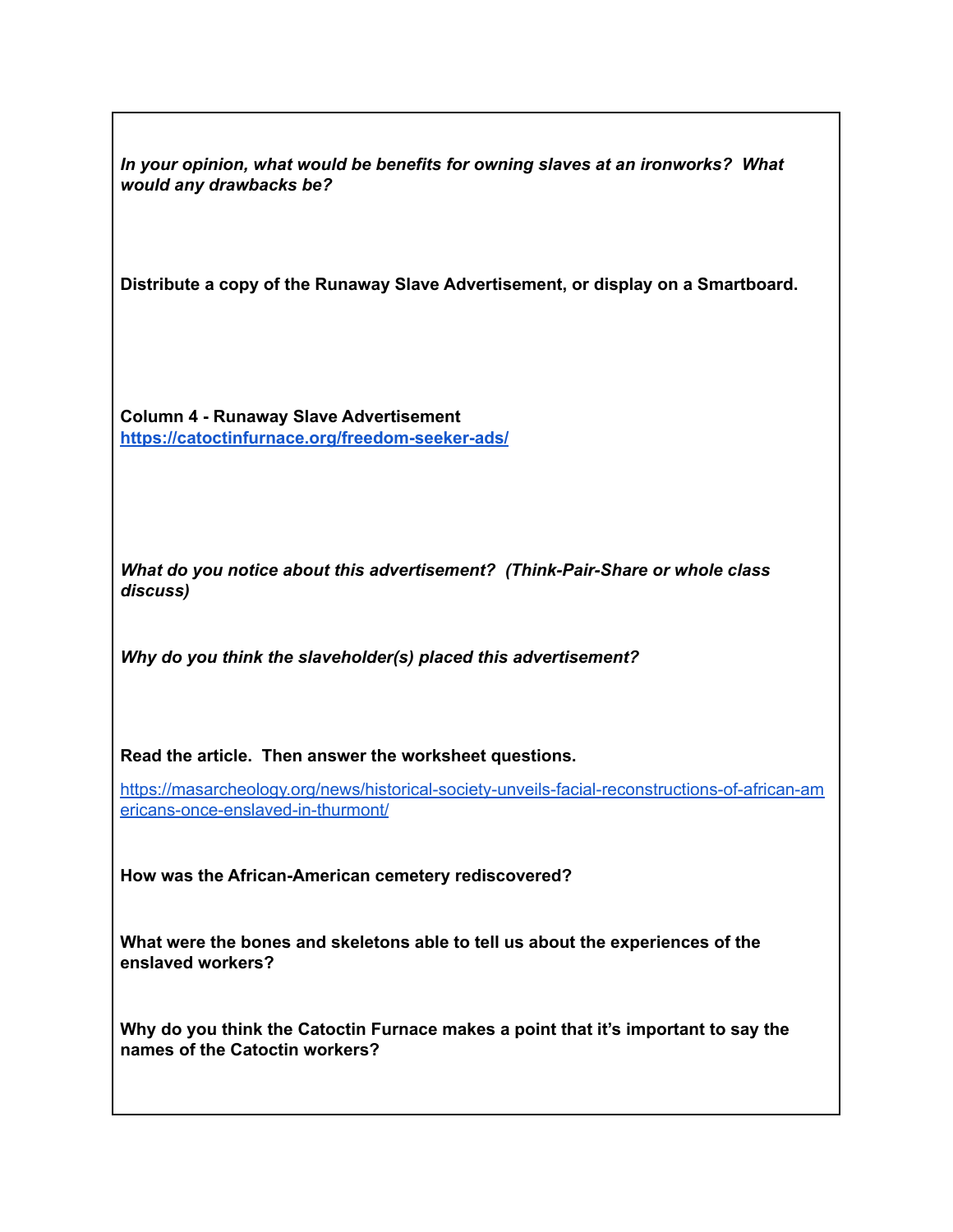**Closing – Discuss journal responses.**

# **CATOCTIN FURNACE MIDDLE SCHOOL SOCIAL STUDIES LESSON**

#### **FIVE**

#### **LEARNING OBJECTIVES:**

**Students will be able to:**

● **Characterize the impact of historic preservation saving 19th century items, sites, and stories for future generations**

● **Evaluate elements of their community and lived experiences that are worth preserving**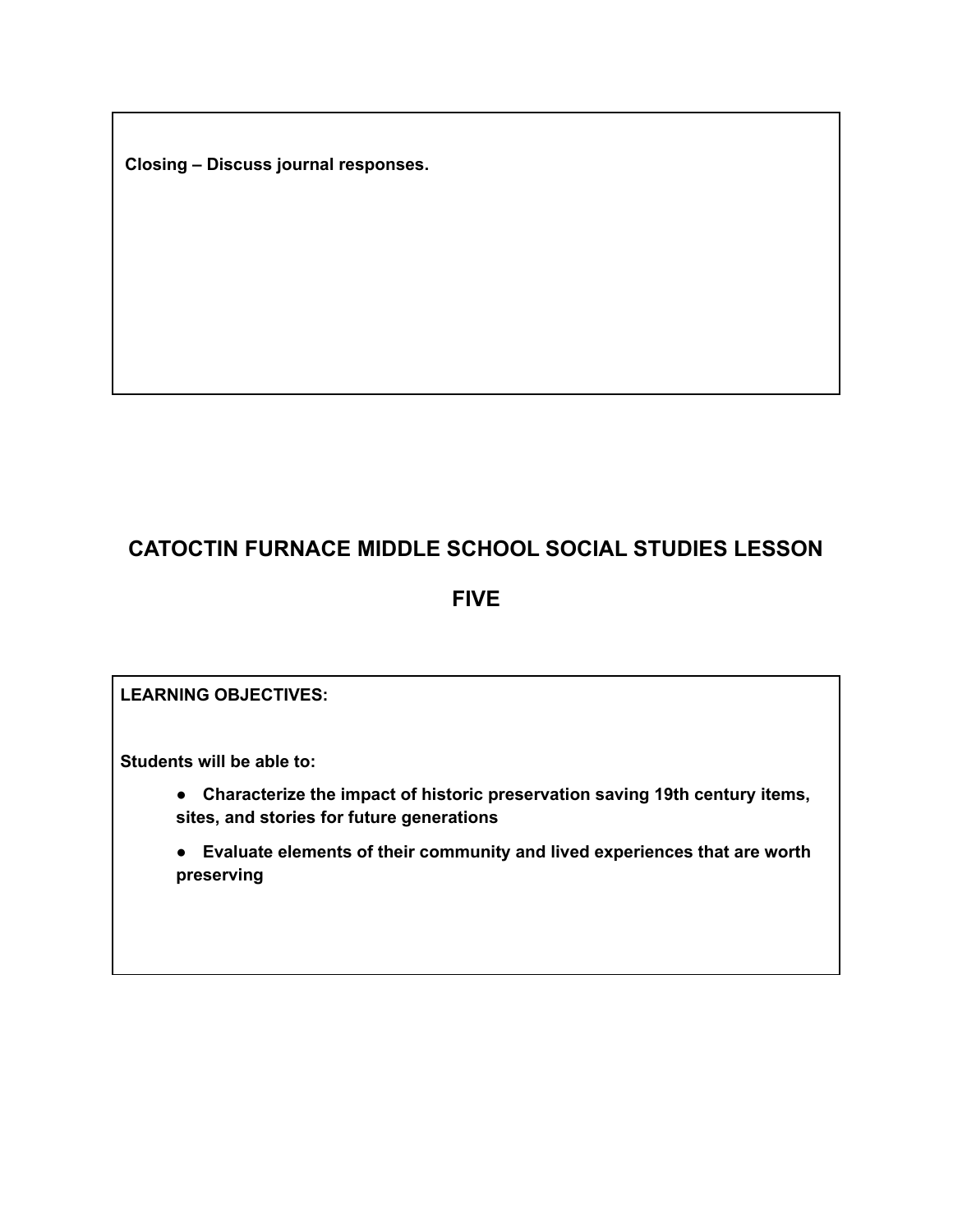**REQUIRED MATERIALS: Projector and Smartboard/whiteboard, YouTube videos, (optional) posterboard, Catoctin Furnace website, name randomizer**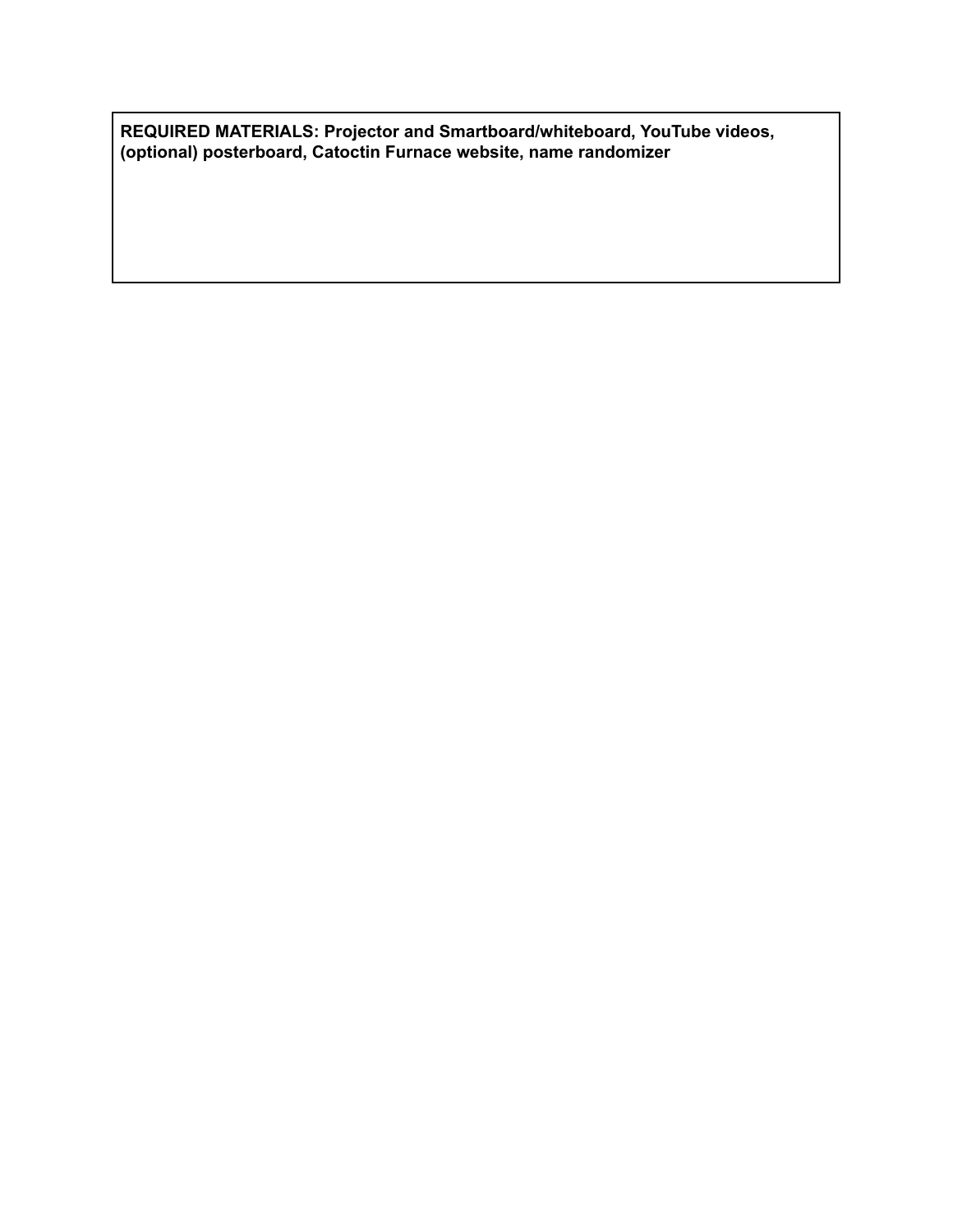**ACTIVITIES:**

**Opening Activity**

**What is a historic site or a museum that you have been visited? What was memorable about that visit?**

**Discuss opening responses briefly, using a randomizer (for whole group) and/or Think-Pair-Share (for pairs/small groups)**

**Discussion Question: What made that historic site important enough to save (preserve)? Select 1-2 case studies from student responses, if desired.**

*Catoctin Furnace was a working iron furnace in the late 18 th and the 19 th centuries. It fell into disuse as the ironmaking industry evolved. But now, even though it is no longer used for making iron, it is a historic site with many visitors each year. How do you think this might have been able to happen?*

**Watch timestamps 17:00-21:07 of the "Catoctin Furnace African American Cemetery Interpretive Trail" audio tour:** [https://www.youtube.com/watch?v=shalnfn\\_llM](https://www.youtube.com/watch?v=shalnfn_llM)

**Follow up with slideshow pictures from** <https://www.achp.gov/success-stories/catoctin-furnace>

**Alternatively, print (color) copies of this brochure, distribute to students.** <https://www.achp.gov/sites/default/files/2017-01/catoctin.pdf>

**Discussion Questions:**

*Why would someone be interested in saving (preserving) Catoctin Furnace? (Desired answers include that it is an example of 19th century industry, culture, technology, etc. It is a snapshot of 19th century ironworking. The associated village shows culture and how people lived back then.)*

*How did Catoctin Furnace end up getting preserved?*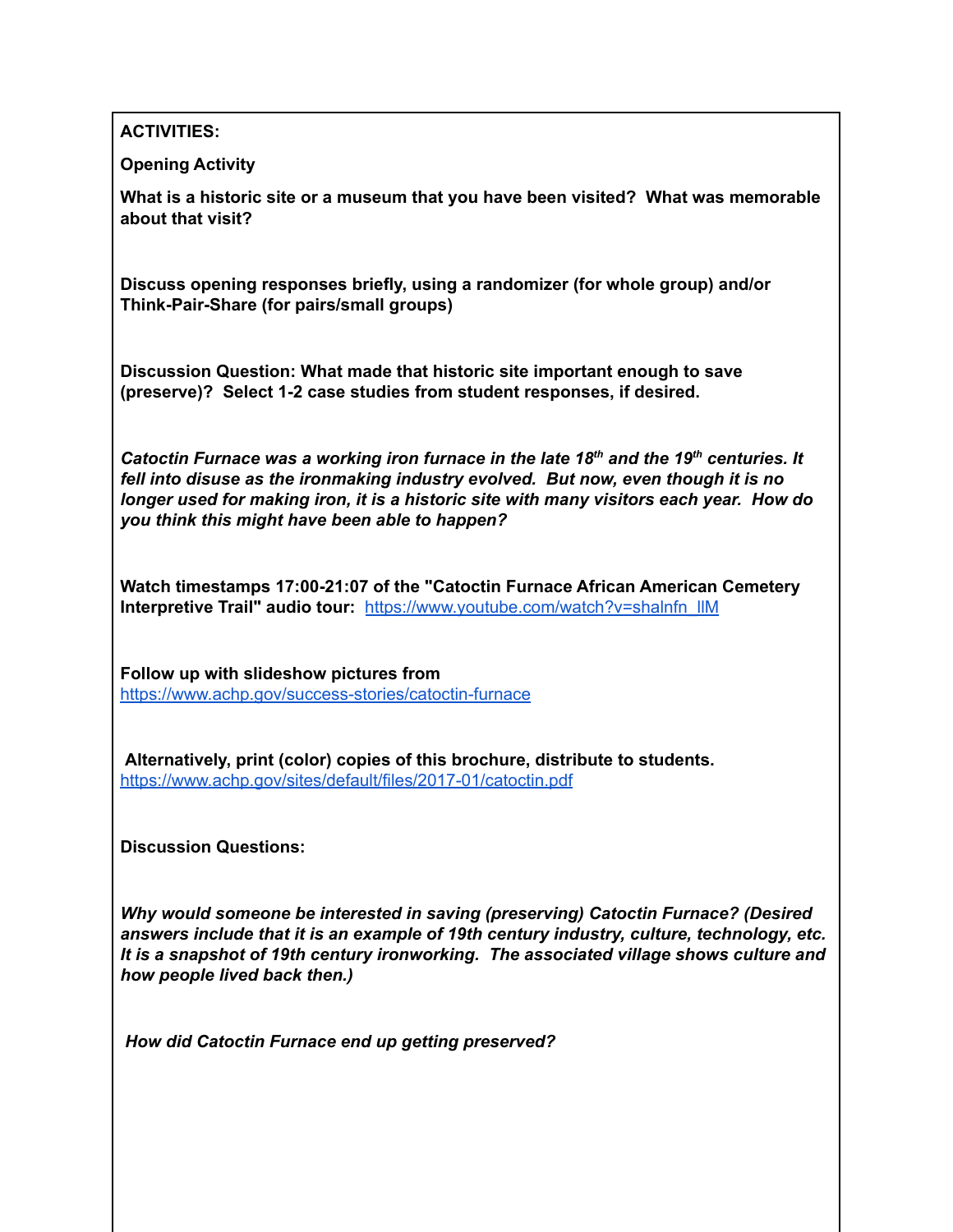*Preservation is all about saving the things we find most important. Museums and historic sites are places where people can see/hear/feel/touch the past.*

**Read the advertisement for Pig Iron in Column 2. It lists the following pig iron furnaces: Laurel, Cecilia, Catoctin, Cornwall, Pioneer, Henry Clay, Keystone, Liberty, (Cold Blast,) Cleveland and Gengarnock.**

*Which furnaces from this list (or otherwise not listed) can still be visited today?*

**With a partner, students will research the list of furnaces from Column 2, and mark down which ones are currently historic preservation sites and which are not.** <https://chroniclingamerica.loc.gov/lccn/sn83009573/1858-04-12/ed-1/seq-4/>

**Closing:**

**Imagine a highway is going to be built right in the middle of your neighborhood.**

**Create a poster (on an 11 ½ x 8 sheet of paper), persuading the developers that a particular location (building, park, landmark, etc.) is worth saving in your neighborhood.**

## **CATOCTIN FURNACE MIDDLE SCHOOL SOCIAL STUDIES LESSON**

#### **ONE WORKSHEET**

**Part A): Visit the Catoctin Furnace Historical Society webpage to find answers to the**

**following questions. --** <https://catoctinfurnace.org/history/>

**1. Where is Catoctin Furnace? What is the nearest town?**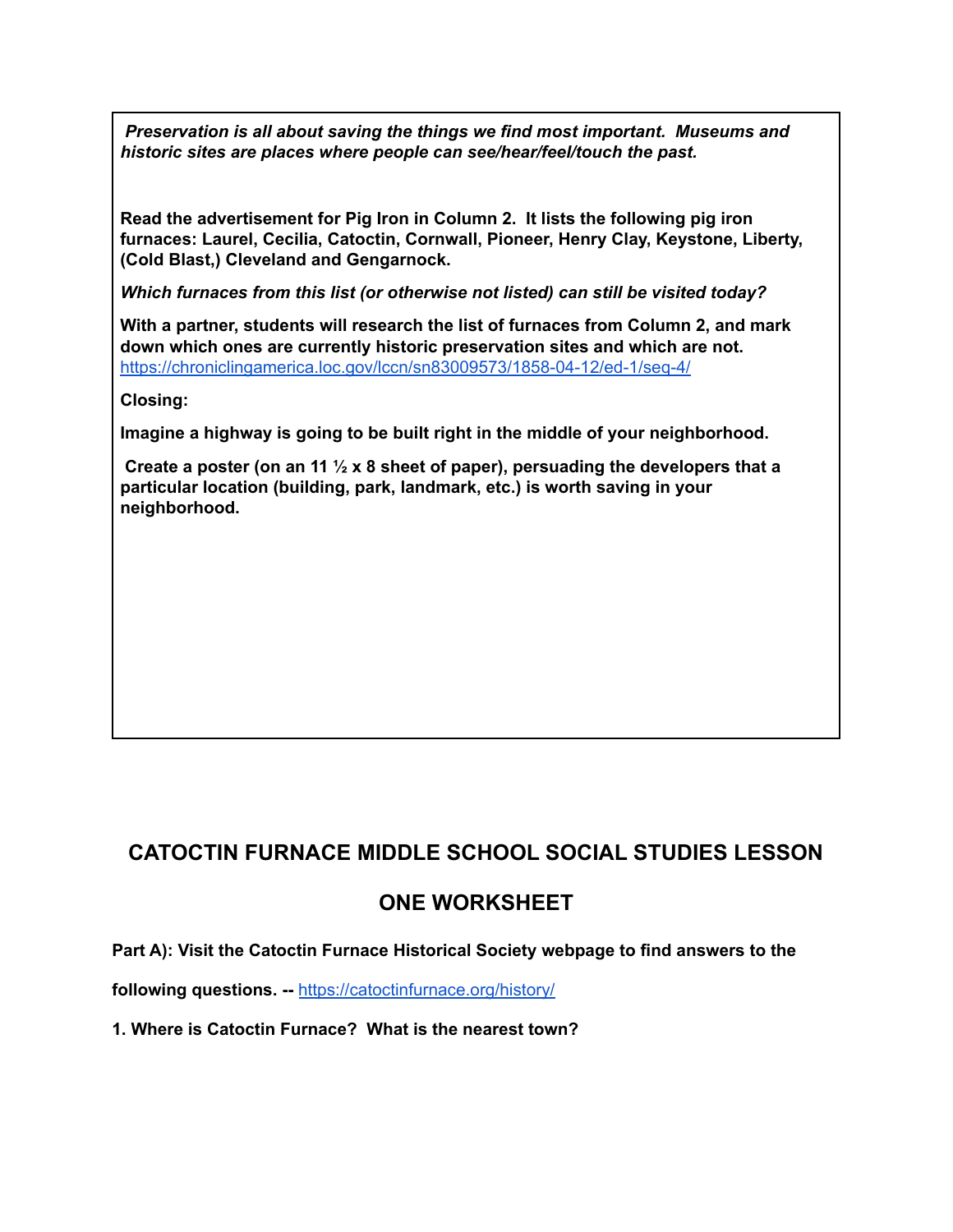**2. How did Catoctin Furnace contribute to the Revolutionary War?**

**Part B): In pairs, use Google Maps/Google Earth to answer the following questions:**

**1. How far (in miles) is Catoctin Furnace from Baltimore?**

**2. Select 3 sites from this list:**

**https://www.americanrevolutioninstitute.org/visit-a-battlefield/ten-great/**

**Then, use Google Maps to find the distance in miles between Catoctin Furnace and the three sites you chose.**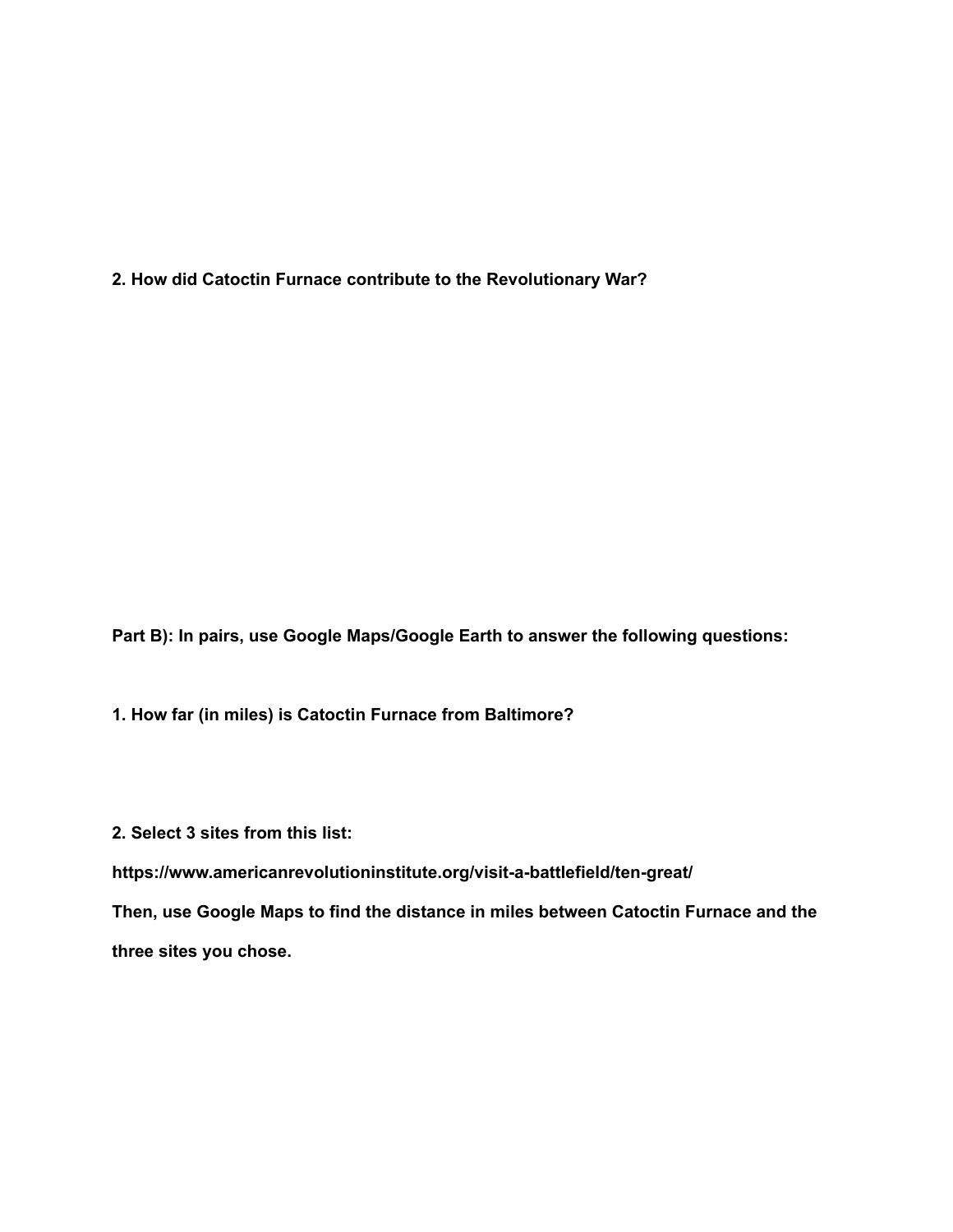**3. Which battle location do you think would be the most likely to purchase products from Catoctin Furnace? Explain your reasoning.**

# **CATOCTIN FURNACE MIDDLE SCHOOL SOCIAL STUDIES LESSON TWO WORKSHEET**

**Directions: Complete the Mini-Webquest.**

**Mini-Webquest: Find all the answers on the Catoctin Furnace Historical Society website --**

<https://catoctinfurnace.org/history/>

**Who… was involved in the ironworking process at Catoctin Furnace?**

**What… was the work like for the people creating the iron, in your opinion?**

**Where… was the closest town to Catoctin Furnace?**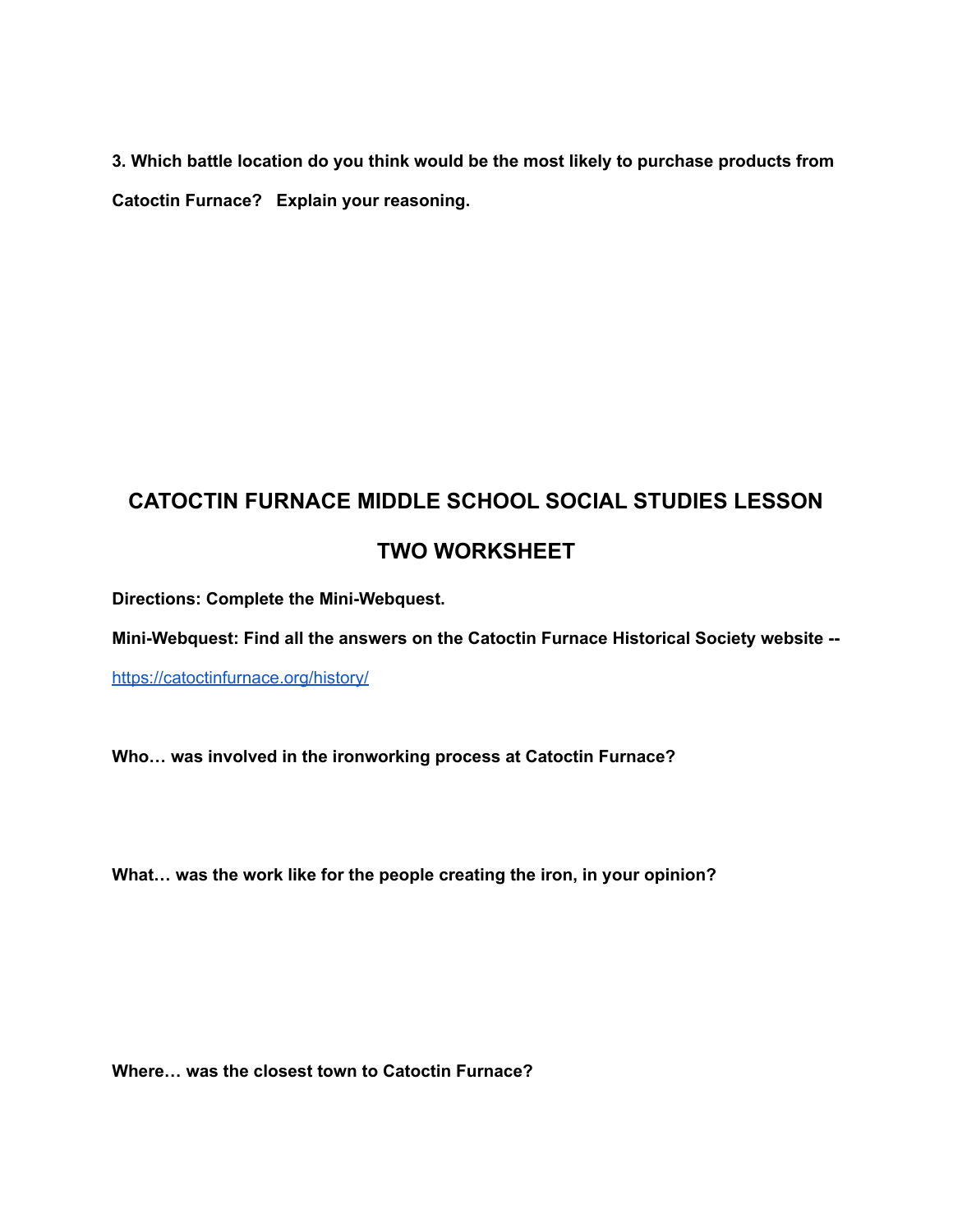**When… was this type of ironworking taking place? (What year(s)?)**

**Why… were people of African descent used as ironwork laborers, in your opinion?**

# **CATOCTIN FURNACE MIDDLE SCHOOL SOCIAL STUDIES LESSON THREE WORKSHEET**

**Directions: Complete the KWL Chart. Brainstorm what you Know,**

**what you Want to know. At the end of the lesson, complete the chart**

#### **with what you Learned.**

| What I Know | What I Want to Know | <b>What I Learned</b> |
|-------------|---------------------|-----------------------|
|-------------|---------------------|-----------------------|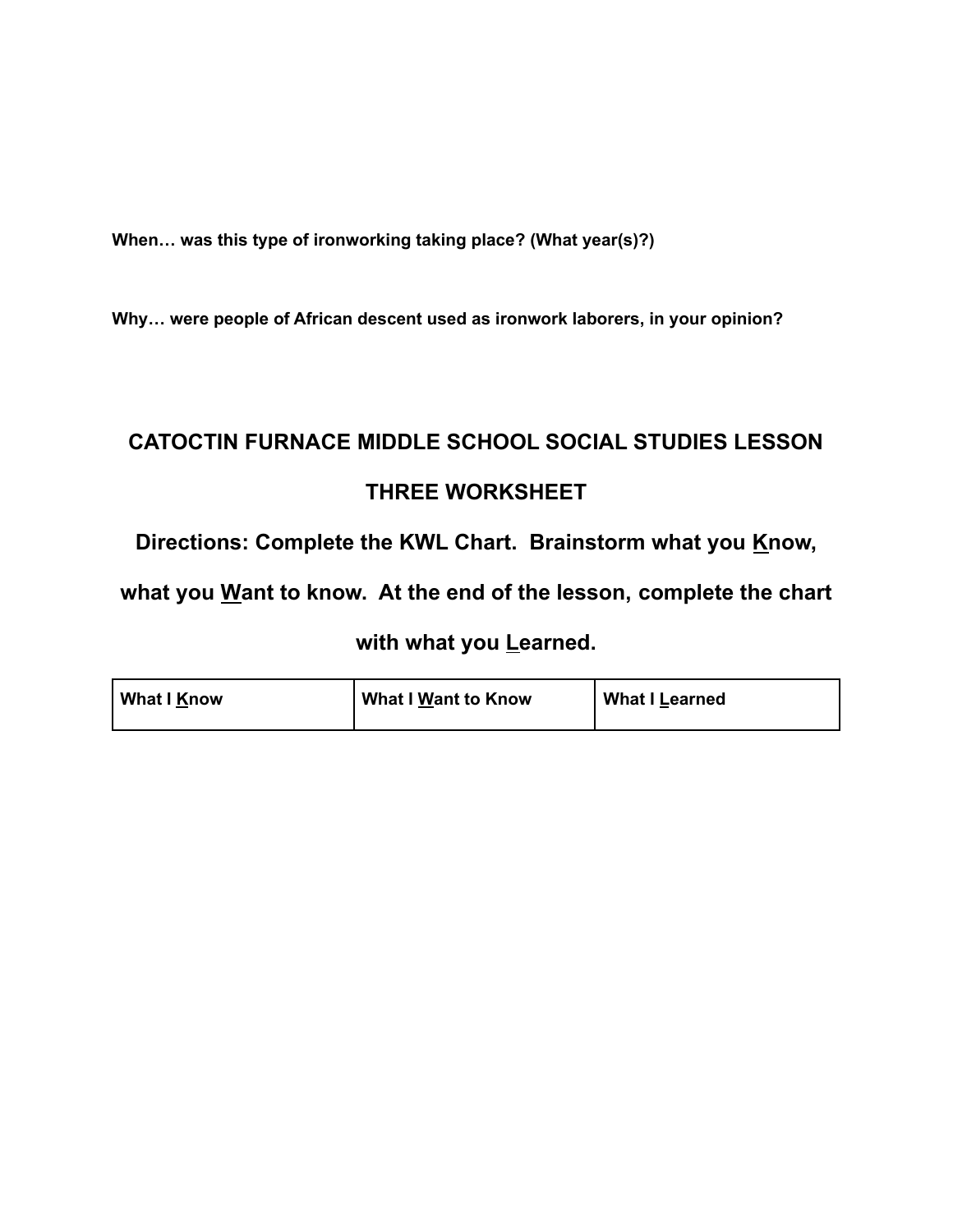# **FOUR WORKSHEET**

**Read the article. Then answer the worksheet questions.**

[https://masarcheology.org/news/historical-society-unveils-facial-reconstructions-of-african-ameri](https://masarcheology.org/news/historical-society-unveils-facial-reconstructions-of-african-americans-once-enslaved-in-thurmont/)

[cans-once-enslaved-in-thurmont/](https://masarcheology.org/news/historical-society-unveils-facial-reconstructions-of-african-americans-once-enslaved-in-thurmont/)

**How was the African-American cemetery rediscovered?**

**What were the bones and skeletons able to tell us about the experiences of the enslaved**

**workers?**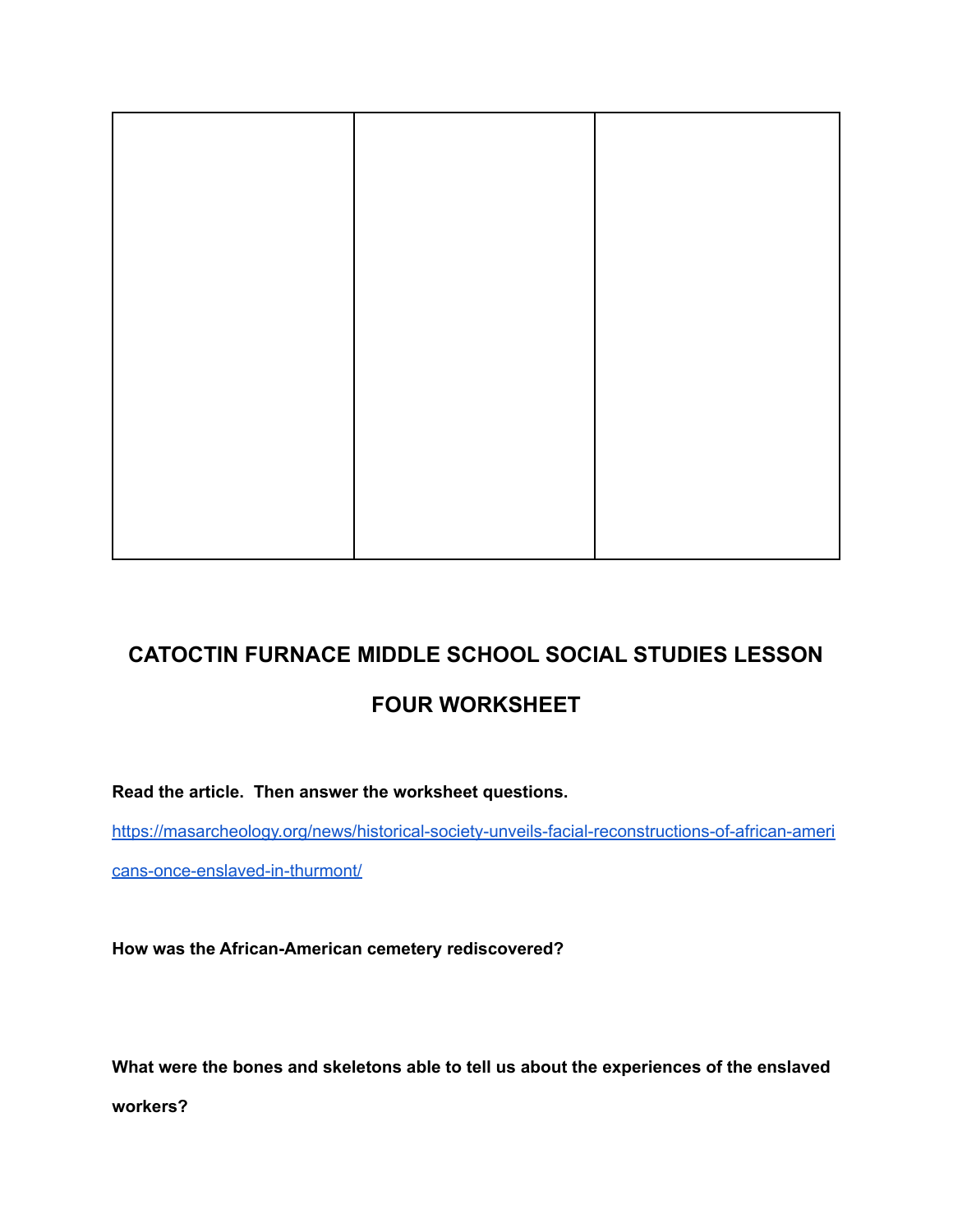**Why do you think the Catoctin Furnace Historical Society makes a point that it's**

**important to say the names of the Catoctin enslaved workers?**

# **CATOCTIN FURNACE MIDDLE SCHOOL SOCIAL STUDIES LESSON**

#### **FIVE RUBRIC**

| <b>CATEGORY</b>         | 4                                                                                                                                              | 3                                                                                                                                      | $\overline{2}$                                                                                                            | 1                                                                                                                    |
|-------------------------|------------------------------------------------------------------------------------------------------------------------------------------------|----------------------------------------------------------------------------------------------------------------------------------------|---------------------------------------------------------------------------------------------------------------------------|----------------------------------------------------------------------------------------------------------------------|
| Graphics -<br>Relevance | All graphics<br>are related to<br>the topic and<br>make it easier<br>to understand.                                                            | All graphics are<br>related to the topic<br>and most make it<br>easier to<br>understand.                                               | All graphics<br>relate to the<br>topic. Most<br>borrowed<br>graphics have<br>a source<br>citation.                        | Graphics do not<br>relate to the<br>topic.                                                                           |
| <b>Knowledge Gained</b> | Student can<br>accurately<br>answer all<br>questions<br>related to<br>facts in the<br>poster and<br>processes<br>used to create<br>the poster. | Student can<br>accurately answer<br>most questions<br>related to facts in<br>the poster and<br>processes used to<br>create the poster. | Student can<br>accurately<br>answer about<br>75% of<br>questions<br>related to<br>facts in the<br>poster and<br>processes | Student appears<br>to have<br>insufficient<br>knowledge<br>about the facts<br>or processes<br>used in the<br>poster. |